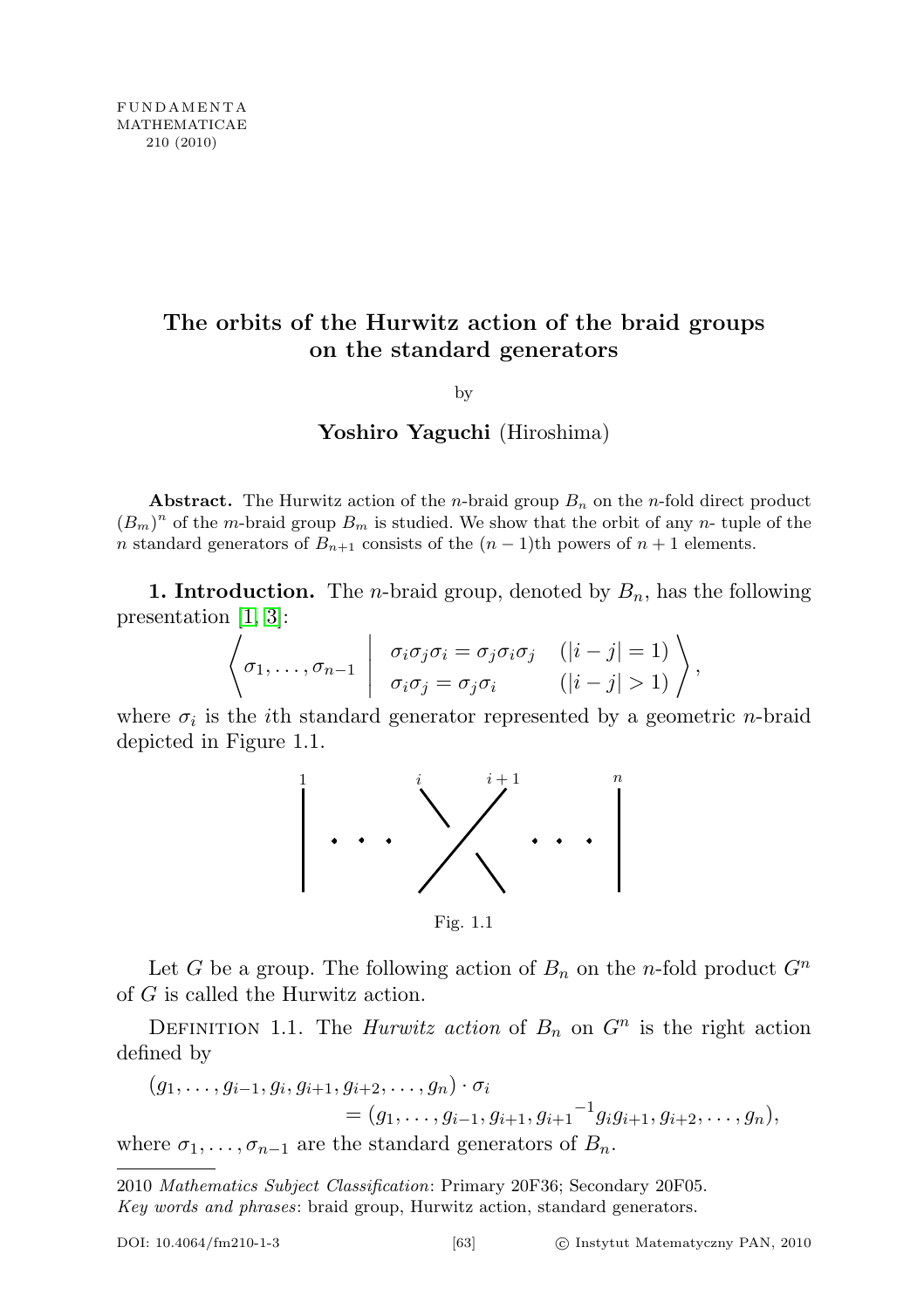In this paper, we denote the orbit of  $(g_1, \ldots, g_n) \in G^n$  under the Hurwitz action of  $B_n$  by  $(g_1, \ldots, g_n) \cdot B_n$ .

There is a strong relationship between the Hurwitz actions of  $B_n$  on  $G^n$ and the equivalence classes of braided surfaces when  $G$  is a braid group  $[7, 8, 9, 5, 10].$  $[7, 8, 9, 5, 10].$  $[7, 8, 9, 5, 10].$  $[7, 8, 9, 5, 10].$  $[7, 8, 9, 5, 10].$  $[7, 8, 9, 5, 10].$ 

We study the Hurwitz action of  $B_n$  on  $(B_{n+1})^n$ , so  $G = B_{n+1}$ . Throughout this paper, we use the symbol " $s_i$ " to denote the *i*th standard generator of  $B_{n+1}$ , and " $\sigma_i$ " to denote that of  $B_n$ .

In [\[4\]](#page-8-7), S. P. Humphries proved the following.

THEOREM 1.2 ([\[4\]](#page-8-7)). The orbit  $(s_1, \ldots, s_n) \cdot B_n$  consists of  $(n + 1)^{n-1}$ elements.

The following is our main result.

MAIN THEOREM 1.3. For any permutation  $\varphi$  of  $\{1, \ldots, n\}$ , the orbit  $(s_{\varphi(1)},\ldots,s_{\varphi(n)})\cdot B_n$  of the element  $(s_{\varphi(1)},\ldots,s_{\varphi(n)})$  consists of  $(n+1)^{n-1}$ elements.

In Section 2, we prepare some notions which are used later. Section 3 is devoted to the proof of Theorem 3.2 which is a generalization of Theorem 1.3.

Throughout this paper, *n* is an integer with  $n \geq 2$ .

2. Some notions. Throughout this section, A is a fixed subset of  $\{2,\ldots,n\}$ . For integers i and j with  $1 \leq i < j \leq n+1$ , we define  $s_{ij}^{\mathbf{A}} \in B_{n+1}$ by

$$
s_{ij}^{\mathcal{A}} = \Big(\prod_{k=i+1}^{j-1} (s_k)^{\epsilon_k}\Big)^{-1} s_i \prod_{k=i+1}^{j-1} (s_k)^{\epsilon_k},
$$

where  $\epsilon_k = 1$  if  $k \in A$  and  $\epsilon_k = -1$  if  $k \notin A$  (see Example 2.1(1)).

We call  $s_{ij}^{\text{A}}$  a band generator of  $B_{n+1}$  associated with A. Note that a standard generator  $s_i$  of  $B_{n+1}$  is a band generator  $s_{i,i+1}^{\text{A}}$ .

Let  $\Sigma^A$  be the set of band generators  $\{s_{ij}^A \in B_{n+1} \mid 1 \le i < j \le n+1\}$ associated with A.

Let  $P_k = (k, 0) \in \mathbb{R}^2$  for  $1 \le k \le n+1$ . Let  $C_1$  be the circle in  $\mathbb{R}^2$  passing through the points P<sub>1</sub> and P<sub>n+1</sub> with the length of the segment  $\overline{P_1P_{n+1}}$  in diameter. Take the points  $Q_k \in C_1$  for  $1 \leq k \leq n+1$  such that  $Q_1 = P_1$ ,  $Q_{n+1} = P_{n+1}$  and  $Q_k = (k, y_k)$  for each  $2 \le k \le n$ , where  $y_k < 0$  if  $k \in A$ and  $y_k > 0$  if  $k \notin A$ .

For  $1 \leq i < j \leq n+1$ , we call the segment  $\overline{Q_iQ_j}$  the segment corresponding to  $s_{ij}^{\text{A}}$ . (See Example 2.1(2).)

REMARK. The reason to call  $\overline{Q_iQ_j}$  the segment corresponding to  $s_{ij}^A$  is as follows.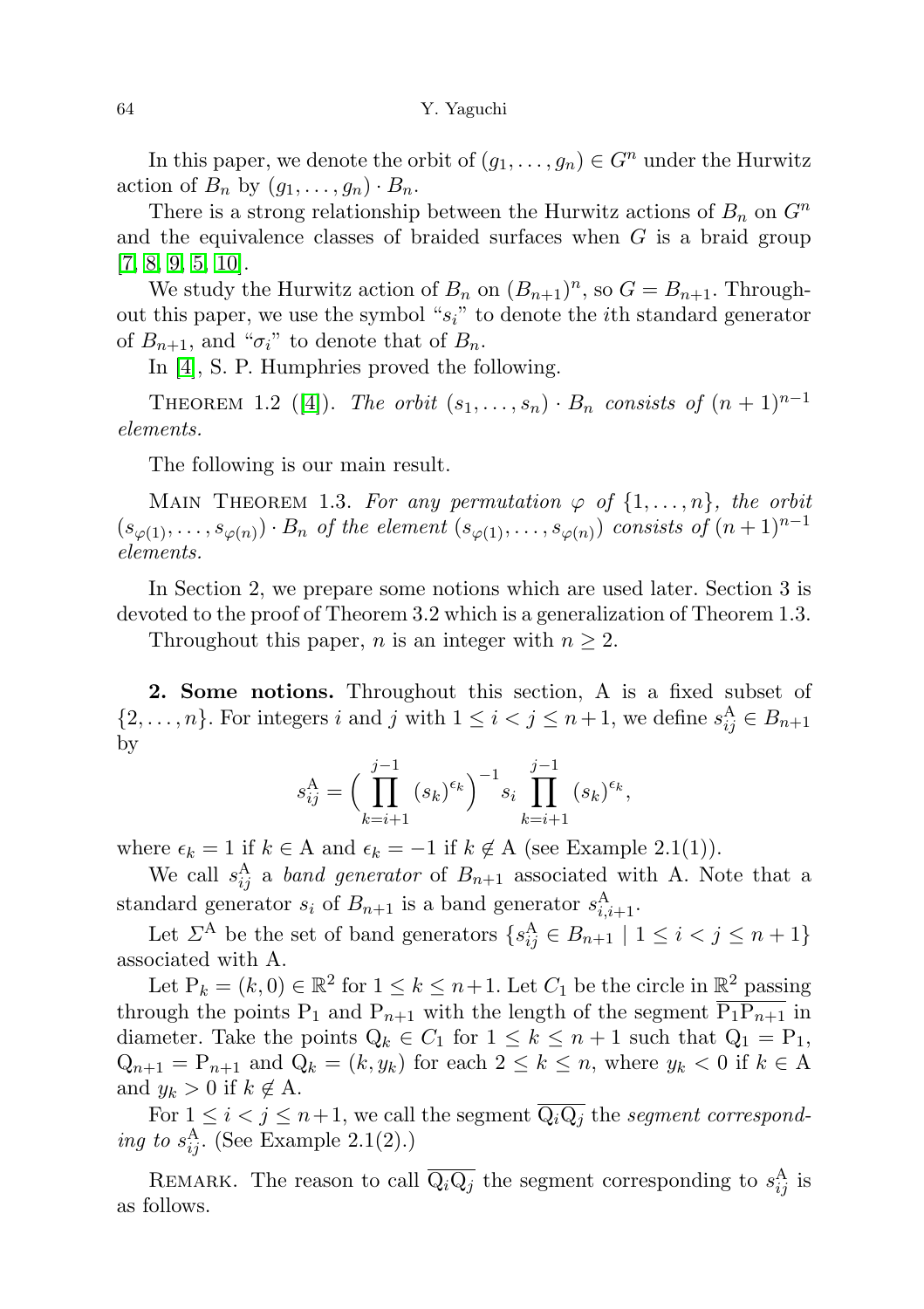Let  $P_0 = Q_0 = (0, 0) \in \mathbb{R}^2$  and  $P_{n+2} = Q_{n+2} = (n+2, 0) \in \mathbb{R}^2$ . Let  $C_2$ be the circle in  $\mathbb{R}^2$  passing through the points  $P_0$  and  $P_{n+2}$  with the length of the segment  $\overline{P_0P_{n+2}}$  in diameter. Let D be the disk in  $\mathbb{R}^2$  with  $\partial D = C_2$ . Take an isotopy  $\{h_u\}_{u\in[0,1]}$  of D such that for each  $u \in [0,1]$ ,  $h_0 = id$ ,  $h_u|_{\partial D_{n+1}} = id$ , and for each  $u \in [0,1]$  and each  $(x, y) \in \bigcup_{i=0}^{n+1} \overline{Q_i Q_{i+1}},$  $h_u(x, y) = (x, (1 - u)y).$ 

Then  $h_1(Q_i) = P_i$  for any i. For  $1 \leq i < j \leq n+1$ , we define  $\alpha_{ij}^{\mathbf{A}}$  to be the arc  $h_1(\overline{Q_iQ_j})$  in D. Note that  $\partial \alpha_{ij}^A = \{P_i, P_j\}, \alpha_{ij}^A$  is above  $P_k$  if  $k \in A$ and  $\alpha_{ij}^{\mathbf{A}}$  is below  $\mathbf{P}_k$  if  $k \notin \mathbf{A}$  (see Example 2.1(3)).

The braid group  $B_{n+1}$  is isomorphic to the mapping class group of  $(D, \{P_1, \ldots, P_{n+1}\})$  relative to the boundary (cf. [\[2\]](#page-8-8)).

The band generator  $s_{ij}^{\text{A}}$  corresponds to the isotopy class of a homeomorphism from  $(D, \{P_1, \ldots, P_{n+1}\})$  to itself which twists a sufficiently small disk neighborhood of the arc  $\alpha_{ij}^{\mathbf{A}}$  by a 180<sup>°</sup> clockwise rotation using its collar neighborhood.

By the homeomorphism  $h_1 : (D, \{Q_1, \ldots, Q_{n+1}\}) \to (D, \{P_1, \ldots, P_{n+1}\}),$ we identify the mapping class group of  $(D, \{Q_1, \ldots, Q_{n+1}\})$  and that of  $(D, \{P_1, \ldots, P_{n+1}\})$ . Then the band generator  $s_{ij}^A$  corresponds to the isotopy class of a homeomorphism from  $(D, \{Q_1, \ldots, Q_{n+1}\})$  to itself which twists a sufficiently small disk neighborhood of the segment  $\overline{\mathrm{Q}_{i}\mathrm{Q}_{j}}$  by a 180° clockwise rotation. Therefore, we say that the segment  $\overline{Q_iQ_j}$  corresponds to the band generator  $s_{ij}^{\text{A}} \in \mathcal{Z}^{\text{A}}$ .

EXAMPLE 2.1. Let  $n = 4$  and  $A = \{2\}$ .

- (1) The band generator  $s_{14}^{\text{A}} \in \mathbb{Z}^{\text{A}}$  is  $s_3(s_2)^{-1} s_1 s_2(s_3)^{-1}$  (see Figure 2.1).
- (2) Figure 2.2 shows the segment  $\overline{Q_1Q_4}$  corresponding to  $s_{14}^A \in \mathbb{Z}^A$ .
- (3) Figure 2.3 shows the arc  $\alpha_{14}^{\text{A}} = h_1(\overline{\text{Q}_1\text{Q}_4})$ .



Fig. 2.1

For an element  $(g_1, \ldots, g_n)$  of the *n*-fold product  $(\Sigma^{\mathcal{A}})^n$  of  $\Sigma^{\mathcal{A}}$ , we call an *n*-tuple  $(a_1, \ldots, a_n)$  of the segments  $a_i$  corresponding to  $g_i$  the segment system corresponding to  $(g_1, \ldots, g_n)$ .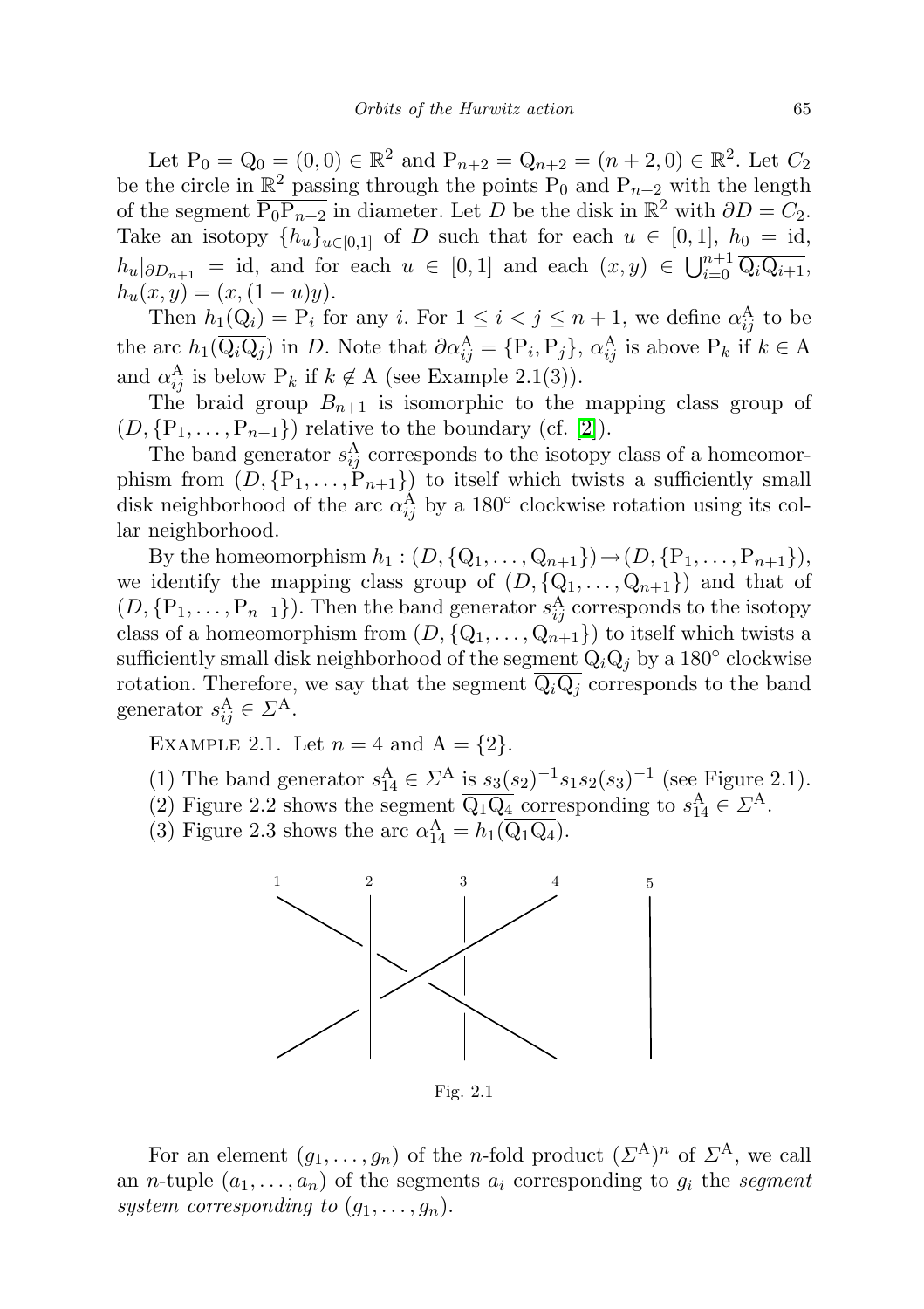

Let a and a' be the segments corresponding to elements g and g' of  $\Sigma^{\mathbf{A}}$ . If  $\partial a = \{Q_i, Q_{i'}\}, \partial a' = \{Q_i, Q_{i''}\}\$ and  $Q_{i'} \neq Q_{i''},$  i.e., a and a' share a common end point  $Q_i$ , then we say that a and a' are adjacent (at  $Q_i$ ). Moreover, if the end points  $Q_{i'}$ ,  $Q_i$  and  $Q_{i''}$  appear on  $C_1$  counterclockwise in this order, then we say that  $a'$  is *right adjacent* to a (at  $Q_i$ ), or a is left adjacent to  $a'$ .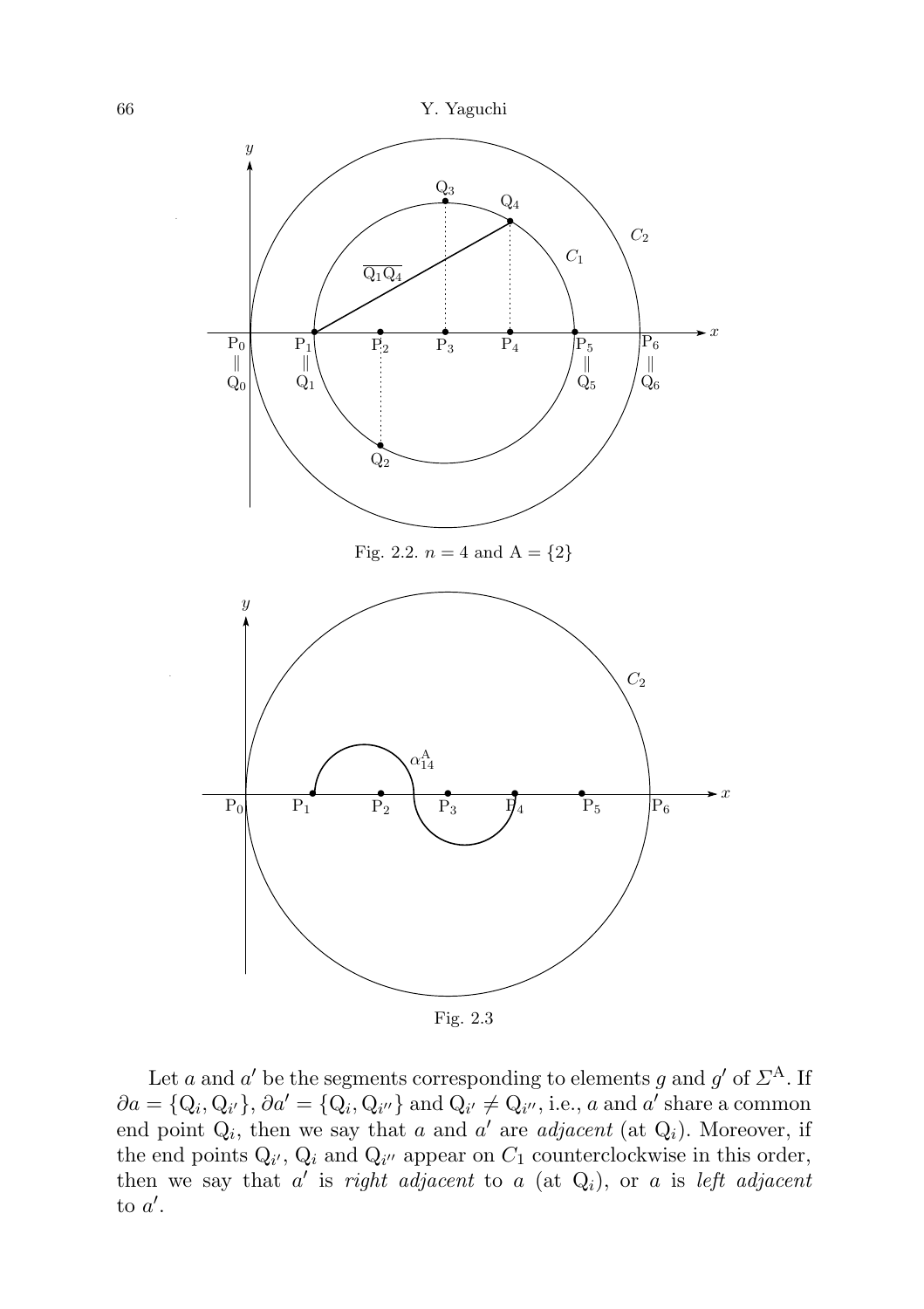DEFINITION 2.2. An element  $(g_1, \ldots, g_n)$  of  $(\Sigma^{\mathcal{A}})^n$  is A-good if the segment system  $(a_1, \ldots, a_n)$  corresponding to  $(g_1, \ldots, g_n)$  satisfies the following conditions:

- (i) If  $k \neq l$ , then  $a_k$  and  $a_l$  are disjoint or adjacent,
- (ii) If  $k < l$  and  $a_k$  and  $a_l$  intersect, then  $a_l$  is right adjacent to  $a'$ .
- (iii) The union  $a_1 \cup \cdots \cup a_n$  is a tree as a graph.

EXAMPLE 2.3. Let  $n = 4$  and  $A = \{2\}$ . Then  $(s_{23}^{A}, s_{24}^{A}, s_{13}^{A}, s_{25}^{A})$  is A good. The segments  $a_1, \ldots, a_4$  corresponding to  $s_{23}^A, s_{24}^A, s_{13}^A, s_{25}^A$  are depicted in Figure 2.4.



Fig. 2.4

Let  $(g_1, \ldots, g_n)$  be an element of  $(\Sigma^A)^n$  that is A-good and let  $(a_1, \ldots, a_n)$ be the corresponding segment system.

Suppose that  $a_l$  is right adjacent to  $a_k$  at  $Q_i$  for some  $k, l \ (k \lt l)$  and some *i*. Put  $a_k = Q_i Q_{i'}$  and  $a_l = Q_i Q_{i''}$ . Then the points  $Q_{i'}$ ,  $Q_i$  and  $Q_{i''}$ appear counterclockwise in this order and the following lemma holds:

LEMMA 2.4. If  $a_k \cap a_m \cap a_l = \{Q_i\}$  for  $m \in \{1, \ldots, n\}$ ,  $m \neq k, l$ , then  $a_m$  intersects  $\text{Int }\overline{\mathrm{Q}_{i'}\mathrm{Q}_{i''}}$  if and only if  $k < m < l$ . In particular, if  $l = k + 1$ , then  $a_m$  and  $\text{Int } Q_{i'} Q_{i''}$  are disjoint.

*Proof.* Put  $a_m = \overline{Q_i Q_i}$ .

(Case I) Suppose that  $m < k < l$ . Then  $a_m$  is left adjacent to  $a_k$  and  $a_l$  by condition (ii) of Definition 2.2. Hence, the points  $Q_j$ ,  $Q_i$ ,  $Q_{i'}$  and  $Q_{i'}$ appear counterclockwise in this order. Then  $a_m$  and Int $\overline{Q_{i'}Q_{i''}}$  are disjoint.

(Case II) Suppose that  $k < m < l$ . Then  $a_m$  is right adjacent to  $a_k$  and left adjacent to  $a_l$  by condition (ii) of Definition 2.2. Hence, the points  $Q_{i'}$ ,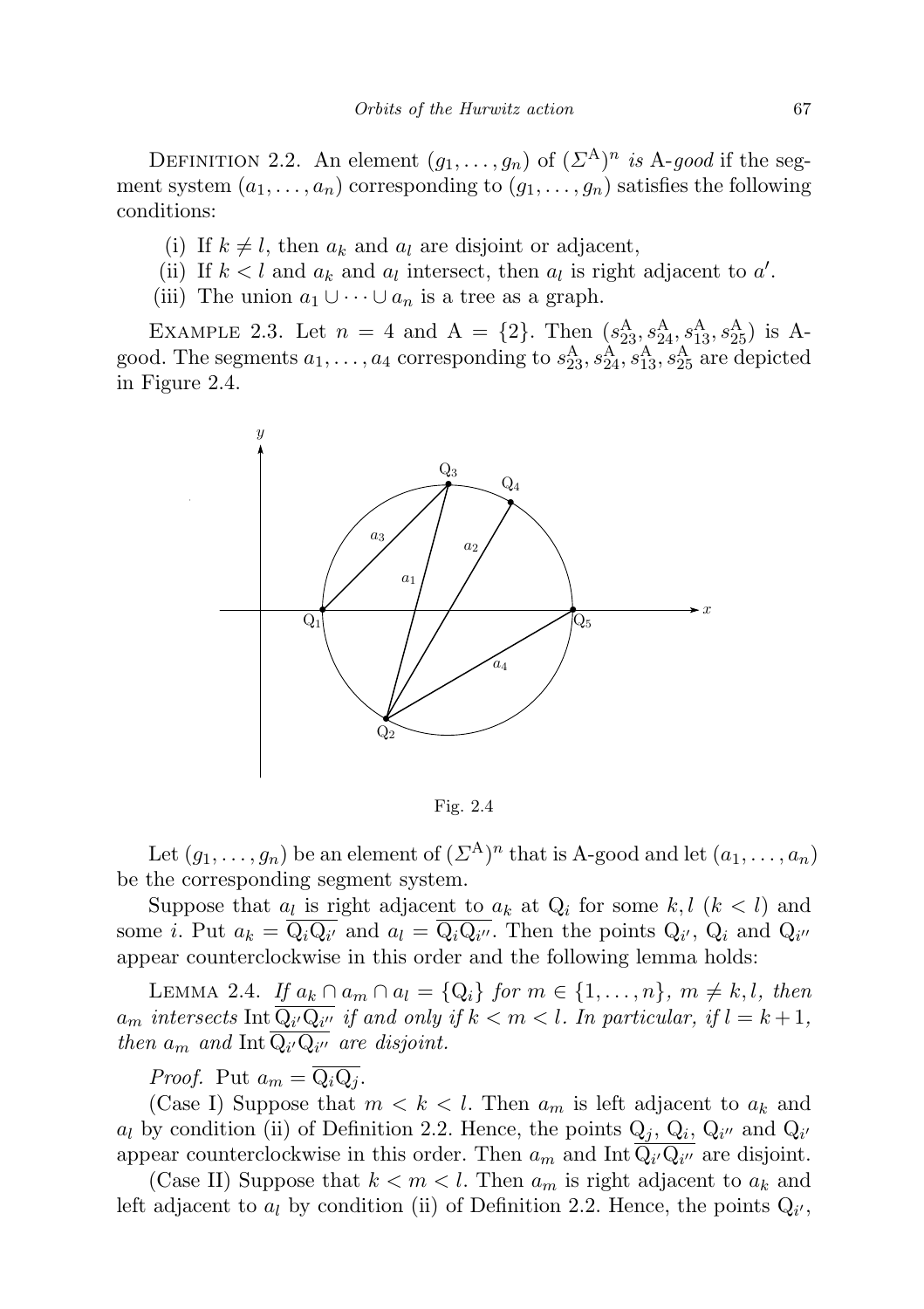## 68 Y. Yaguchi

 $Q_i$ ,  $Q_{i'}$  and  $Q_j$  appear counterclockwise in this order. Then  $a_m$  intersects Int  $Q_{i'}Q_{i''}.$ 

(Case III) Suppose that  $k < l < m$ . Then  $a_m$  is right adjacent to  $a_k$  and  $a_l$  by condition (ii) of Definition 2.2. Hence, the points  $Q_{i'}$ ,  $Q_i$ ,  $Q_j$  and  $Q_{i''}$ appear counterclockwise in this order. Then  $a_m$  and Int  $Q_{i'}Q_{i''}$  are disjoint.

Thus,  $a_m$  intersects Int  $Q_{i'}Q_{i''}$  if and only if  $k < m < l$ .

3. Proof of Theorem 1.3. The following lemma is the first step towards the proof of Theorem 1.3.

LEMMA 3.1. For an element  $\varphi \in \text{Sym}\{1,\ldots,n\}$ , let  $A = \{i \in \mathbb{N} \mid$  $\varphi^{-1}(i-1) < \varphi^{-1}(i), \ 2 \leq i \leq n\}$ . Then  $(s_{\varphi(1)}, \ldots, s_{\varphi(n)})$  is an element of  $(\Sigma^{\mathcal{A}})^n$  and it is A-good.

*Proof.* Since the standard generators of  $B_{n+1}$  belong to  $\Sigma^A$ , it follows that  $(s_{\varphi(1)},\ldots,s_{\varphi(n)}) \in (\Sigma^{\mathcal{A}})^n$ . The arc  $a_m$  corresponding to  $s_{\varphi(m)}$  is  $\overline{\mathcal{Q}_{\varphi(m)}\mathcal{Q}_{\varphi(m)+1}}$ . Suppose that  $a_k \cap a_l \neq \emptyset$  for  $k < l$ . Then  $a_k \cap a_l = \{\mathcal{Q}_{\varphi(k)}\}$ or  $\{Q_{\varphi(l)}\}$ , and  $|\varphi(k) - \varphi(l)| = 1$ . Assume  $\varphi(l) - \varphi(k) = 1$ , so that  $a_k \cap a_l =$  ${Q_{\varphi(l)}}$  and  $\varphi(l) \in A$ . Then the points  $Q_{\varphi(k)}$ ,  $Q_{\varphi(l)}$  and  $Q_{\varphi(l)+1}$  appear counterclockwise in this order since the y-coordinate of  $Q_{\varphi(l)}$  is negative. Thus,  $a_l$  is right adjacent to  $a_k$ . Assume  $\varphi(k)-\varphi(l)=1$ , so that  $a_k \cap a_l = \{Q_{\varphi(k)}\}$ and  $\varphi(k) \notin A$ . Then the points  $Q_{\varphi(k+1)}, Q_{\varphi(k)}$  and  $Q_{\varphi(l)}$  appear counterclockwise in this order since the y-coordinate of  $Q_{\varphi(l)}$  is positive. Thus,  $a_l$ is right adjacent to  $a_k$ . We easily see that the graph  $a_1 \cup \cdots \cup a_n$  is a tree.

Theorem 1.3 is obtained from the following theorem by Lemma 3.1.

THEOREM 3.2. Let A be a subset of  $\{2,\ldots,n\}$ . For any element  $(g_1, \ldots, g_n) \in (\Sigma^{\mathcal{A}})^n$  that is A-good, the orbit  $(g_1, \ldots, g_n) \cdot B_n$  consists of  $(n+1)^{n-1}$  elements.

The rest of this paper is devoted to proving Theorem 3.2.

For  $(g_1, \ldots, g_n) \in (\Sigma^{\mathcal{A}})^n$ , it is not always the case that  $(g_1, \ldots, g_n) \cdot B_n$  $\subset (\Sigma^{\mathcal{A}})^n$ . However, we have

LEMMA 3.3. Let A be a subset of  $\{2, \ldots, n\}$ . If  $(g_1, \ldots, g_n) \in (\Sigma^{\mathcal{A}})^n$  is A-good, then, for any  $k \in \{1, \ldots, n-1\}$  and any  $\epsilon \in \{1, -1\}$ , we have:

- (1)  $(g_1, \ldots, g_n) \cdot (\sigma_k)^\epsilon \in (\Sigma^A)^n$ ,
- (2)  $(g_1, \ldots, g_n) \cdot (\sigma_k)^\epsilon$  is A-good.

*Proof.* Let  $(a_1, \ldots, a_n)$  be the segment system corresponding to  $(g_1, \ldots, g_n)$ , and let  $(b_1, \ldots, b_n)$  be that corresponding to  $(g_1, \ldots, g_n) \cdot \sigma_k$ .

First we consider the case where  $a_k$  and  $a_{k+1}$  are disjoint. Then  $g_k$  and  $g_{k+1}$  are commutative, and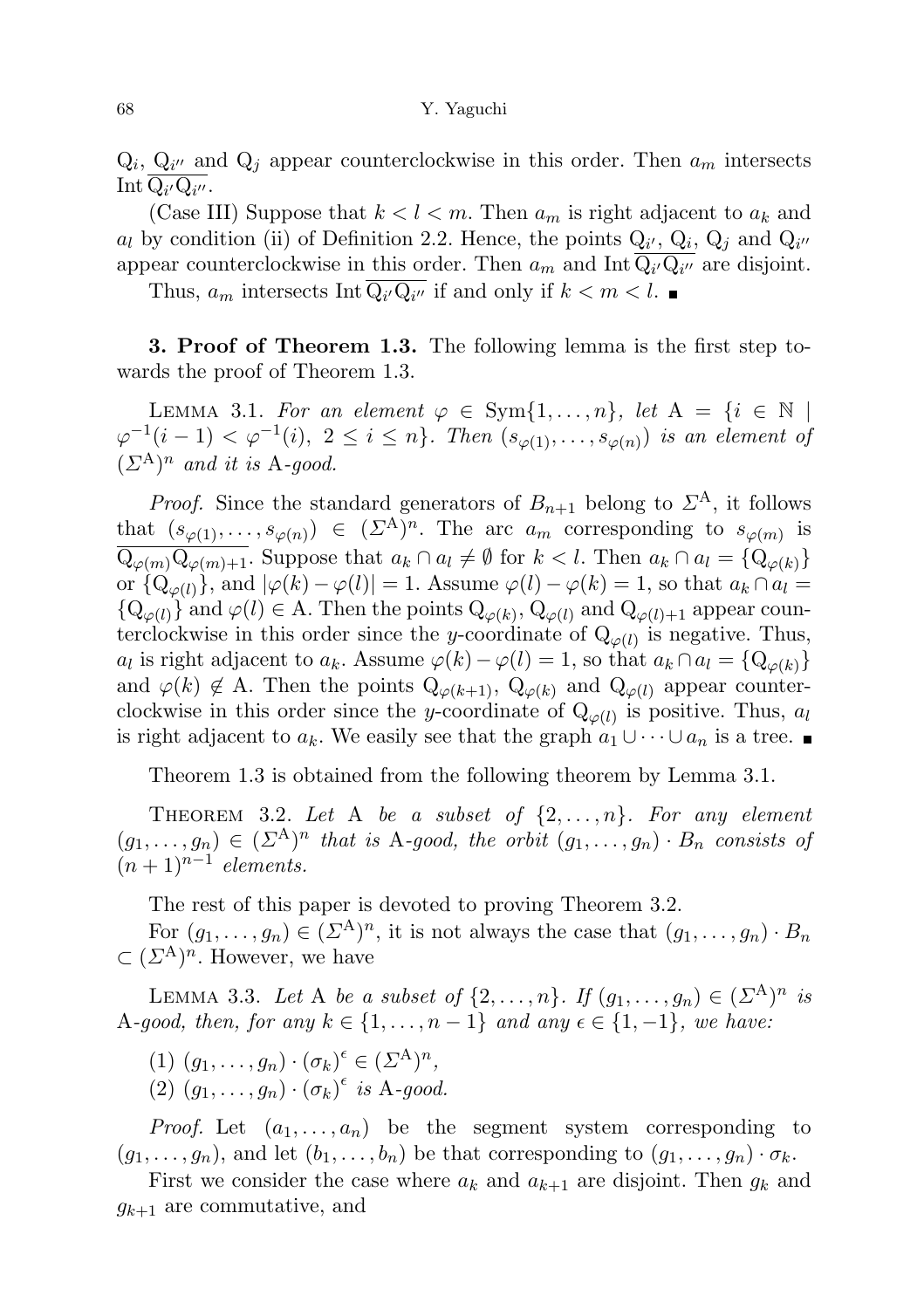$$
(g_1, \ldots, g_{k-1}, g_k, g_{k+1}, g_{k+2}, \ldots, g_n) \cdot \sigma_k
$$
  
=  $(g_1, \ldots, g_{k-1}, g_k, g_{k+1}, g_{k+2}, \ldots, g_n) \cdot (\sigma_k)^{-1}$   
=  $(g_1, \ldots, g_{k-1}, g_{k+1}, g_k, g_{k+2}, \ldots, g_n).$ 

Thus, we obtain (1).

For the proof of (2), it is enough to prove  $(g_1, \ldots, g_n) \cdot \sigma_k$  is A-good. Since  $b_k = a_{k+1}, b_{k+1} = a_k$  and  $b_p = a_p$  for  $p \neq k, k+1$ , we see that  $(g_1, \ldots, g_n) \cdot \sigma_k$ satisfies conditions (i) and (iii) of Definition 2.2. Suppose that  $b_p$  and  $b_q$ intersect for some p and q  $(p < q)$ . Let  $b_p = a_{p'}$ ,  $b_q = a_{q'}$ . Note that  $(p, q) \neq (k, k + 1)$  and  $(p', q') \neq (k + 1, k)$  because  $b_k \cap b_{k+1} = a_{k+1} \cap a_k = \emptyset$ . Thus, we have  $p' < q'$  because  $p < q$ . Since  $a_{p'}$  and  $a_{q'}$  satisfy condition (ii) of Definition 2.2, so do  $b_p$  and  $b_q$ . We have (2).

Now consider the case where  $a_k$  and  $a_{k+1}$  intersect. Let  $Q_x$ ,  $Q_y$ ,  $Q_z$  $(x < y < z)$  be the points such that  $\{Q_x, Q_y, Q_z\} = \partial a_k \cup \partial a_{k+1}.$ 

By condition (ii) of Definition 2.2,  $a_k$  and  $a_{k+1}$  satisfy one of the following conditions:

(A1) 
$$
y \in A
$$
 and  $a_k = \overline{Q_x Q_y}$ ,  $a_{k+1} = \overline{Q_y Q_z}$ ,  
\n(A2)  $y \in A$  and  $a_k = \overline{Q_y Q_z}$ ,  $a_{k+1} = \overline{Q_x Q_z}$ ,  
\n(A3)  $y \in A$  and  $a_k = \overline{Q_x Q_z}$ ,  $a_{k+1} = \overline{Q_x Q_y}$ ,  
\n(A4)  $y \notin A$  and  $a_k = \overline{Q_y Q_z}$ ,  $a_{k+1} = \overline{Q_x Q_y}$ ,  
\n(A5)  $y \notin A$  and  $a_k = \overline{Q_x Q_y}$ ,  $a_{k+1} = \overline{Q_x Q_z}$ ,  
\n(A6)  $y \notin A$  and  $a_k = \overline{Q_x Q_z}$ ,  $a_{k+1} = \overline{Q_y Q_z}$ .

Then  $(g_k, g_{k+1}) = (s_{xy}^{\text{A}}, s_{yz}^{\text{A}}), (s_{yz}^{\text{A}}, s_{xz}^{\text{A}}), (s_{xz}^{\text{A}}, s_{xy}^{\text{A}}), (s_{yz}^{\text{A}}, s_{xy}^{\text{A}}), (s_{xy}^{\text{A}}, s_{xz}^{\text{A}})$  or  $(s_{xz}^{A}, s_{yz}^{A})$ . By direct calculations  $(g_{k+1}, (g_{k+1})^{-1} g_{k} g_{k+1}) = (s_{yz}^{A}, s_{xz}^{A})$ ,  $(s_{xz}^{A}, s_{xy}^{A}), (s_{xy}^{A}, s_{yz}^{A}), (s_{xy}^{A}, s_{xz}^{A}), (s_{xz}^{A}, s_{yy}^{A})$  or  $(s_{yz}^{A}, s_{xy}^{A}),$  respectively. This implies that  $(g_1, \ldots, g_n) \cdot \sigma_k$  and  $(g_1, \ldots, g_n) \cdot (\sigma_k)^2$  are elements of  $(\Sigma^A)^n$  and  $(g_1, ..., g_n) \cdot (\sigma_k)^3 = (g_1, ..., g_n)$ . Note that  $(g_1, ..., g_n) \cdot (\sigma_k)^{-1} \in (\Sigma_A)^n$ since  $(g_1, ..., g_n) \cdot (\sigma_k)^{-1} = (g_1, ..., g_n) \cdot (\sigma_k)^2$ . Thus, we obtain (1).

For (2), it is sufficient to prove  $(g_1, \ldots, g_n) \cdot \sigma_k$  is A-good. Note that  $b_k = a_{k+1}, b_{k+1}$  is the edge of the boundary of  $|Q_x Q_y Q_z|$  that is neither  $a_k$ nor  $a_{k+1}$ , and  $b_p = a_p$  for  $p \neq k, k+1$ . Thus, we see that  $b_p$  and  $b_k$  are disjoint or  $b_p \cap b_k = \{Q_i\}$  for  $p \neq k, k + 1$  and some i, and  $b_p$  and  $b_q$  are disjoint or  $b_p \cap b_q = \{Q_i\}$  for  $p \neq q \in \{1, \ldots, n\} \setminus \{k, k+1\}$  and some i. By Lemma 2.4, for  $p \neq k, k + 1, a_p$  and Int  $b_{k+1}$  are disjoint. Thus,  $b_p$  and  $b_{k+1}$  are disjoint or  $b_p \cap b_{k+1} = \{Q_i\}$  for  $p \neq k, k+1$  and some i, and  $(g_1, \ldots, g_n) \cdot \sigma_k$  satisfies condition (i) of Definition 2.2.

Let  $X$  be the space defined by

$$
X = a_1 \cup \cdots \cup a_{k-1} \cup |Q_x Q_y Q_z| \cup a_{k+2} \cup \cdots \cup a_n
$$
  
=  $b_1 \cup \cdots \cup b_{k-1} \cup |Q_x Q_y Q_z| \cup b_{k+2} \cup \cdots \cup b_n.$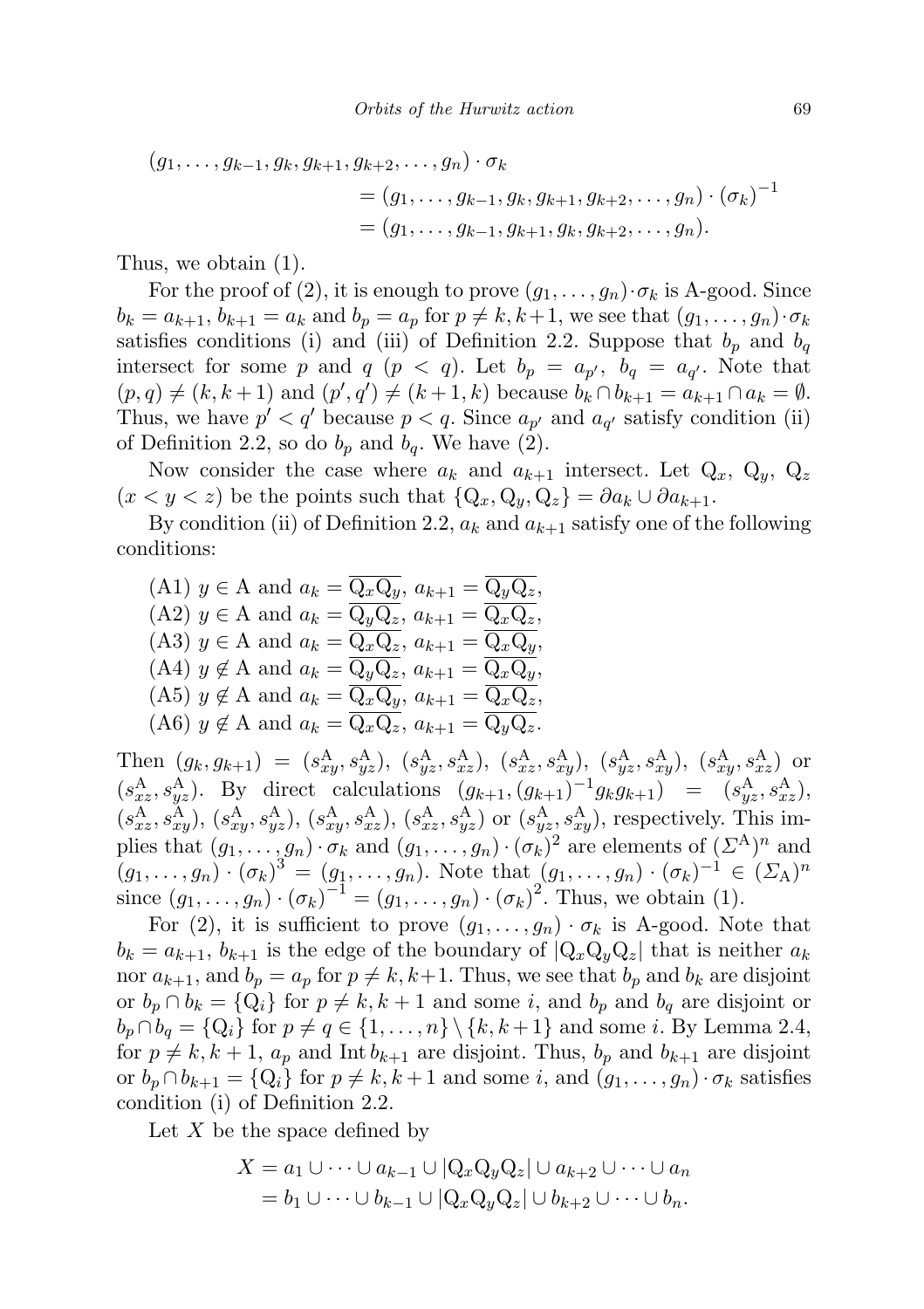Note that X is homotopy equivalent to  $a_1 \cup \cdots \cup a_n$  and  $b_1 \cup \cdots \cup b_n$ . Since  $a_1\cup\cdots\cup a_n$  is a tree, we see that  $b_1\cup\cdots\cup b_n$  is a tree. Thus,  $(g_1,\ldots,g_n)\cdot\sigma_k$ satisfies condition (iii) of Definition 2.2.

We have already seen that  $b_k$  and  $b_{k+1}$  satisfy condition (A2), (A3), (A1), (A5), (A6) or (A4) if  $a_k$  and  $a_{k+1}$  satisfy (A1), (A2), (A3), (A4), (A5) or (A6), respectively. Let  $p \neq q \in \{1, \ldots, n\} \setminus \{k, k + 1\}$ . If  $b_p (= a_p)$  and  $b_q$  $(= a_q)$  intersect, then they satisfy condition (ii) of Definition 2.2. If  $b_k$  and  $b_p$  intersect, then  $b_k = a_{k+1}$  and  $b_p = a_p$  satisfy condition (ii) of Definition 2.2 since  $p < k$  iff  $p < k + 1$ .

The remainder of the proof of (2) is to check that  $b_{k+1}$  and  $b_p$  satisfy condition (ii) of Definition 2.2 if  $b_{k+1}$  and  $b_p$  intersect for  $p \in \{1, \ldots, n\}$  $\{k, k+1\}.$ 

Let  $b_k \cap b_{k+1} = \{Q_i\}, b_k = Q_i Q_{i'}$  and  $b_{k+1} = Q_i Q_{i''}$ . Then we have already seen that  $a_k = Q_{i'}Q_{i''}, a_{k+1} = b_k = Q_iQ_{i'}$  and the points  $Q_{i''}, Q_{i'}$ and  $Q_i$  appear counterclockwise in this order.

(Case 1) Suppose that  $b_p$  is adjacent to  $b_{k+1}$  at  $Q_i$  and let  $b_p = \overline{Q_i Q_j}$ .

(Case 1-1) Suppose that  $p < k$ . Then we have seen that  $b_p$  is left adjacent to  $b_k$ . Since  $b_k$  is left adjacent to  $b_{k+1}$ , we see that  $b_p$  is left adjacent to  $b_{k+1}$ .

(Case 1-2) Suppose that  $p > k$ . Then we have seen that  $b_p$  is right adjacent to  $b_k$  and the points  $Q_{i'}$ ,  $Q_i$  and  $Q_j$  appear counterclockwise in this order. By Lemma 2.4, the points  $Q_{i''}$ ,  $Q_i$  and  $Q_j$  appear counterclockwise in this order. Thus,  $b_p$  is right adjacent to  $b_{k+1}$ .

(Case 2) Suppose that  $b_p$  is adjacent to  $b_{k+1}$  at  $Q_{i''}$  and let  $b_p = Q_{i''}Q_j$ .

(Case 2-1) Suppose that  $p < k$ . Then we have seen that  $b_p (= a_p)$  is right adjacent to  $Q_{i'}Q_{i''} = a_k$  at  $Q_{i''}$  by condition (ii) of Definition 2.2. Thus,  $Q_j$ ,  $Q_{i'}$  and  $Q_{i'}$  appear counterclockwise in this order. By Lemma 2.4,  $Q_j$ ,  $Q_{i''}$  and  $Q_i$  appear counterclockwise in this order. Thus,  $b_p$  is left adjacent to  $b_{k+1}$ .

(Case 2-2) Suppose that  $p > k$ . Then we have seen that  $b_p = a_p$  is right adjacent to  $Q_{i'}Q_{i''}=a_k$  at  $Q_{i''}$  by condition (ii) of Definition 2.2. Note that  $a_k$  is right adjacent to  $b_{k+1}$ . Thus,  $b_p$  is right adjacent to  $b_{k+1}$ .

Consequently,  $b_{k+1}$  and  $b_p$  satisfy condition (ii) of Definition 2.2 in the case where  $b_{k+1} = Q_x Q_z$ , and this completes the proof of Lemma 3.3.

Let  $S_{n+1}$  be the symmetric group of degree  $n+1$ .

LEMMA 3.4 ([\[6\]](#page-8-9)). Let  $\tau_1, \ldots, \tau_n$  be the transpositions in  $S_{n+1}$  satisfying  $\tau_i \neq \tau_j$   $(i \neq j)$ . Then the orbit of  $(\tau_1, \ldots, \tau_n)$  under the Hurwitz action of  $B_n$  on  $(S_{n+1})^n$  consists of  $(n+1)^{n-1}$  elements.

For groups  $G, H$  and a homomorphism  $f: G \to H$ , let  $f^n: G^n \to H^n$  be the map defined by  $(g_1, \ldots, g_n) \mapsto (f(g_1), \ldots, f(g_n))$ . The following lemma is easily seen.